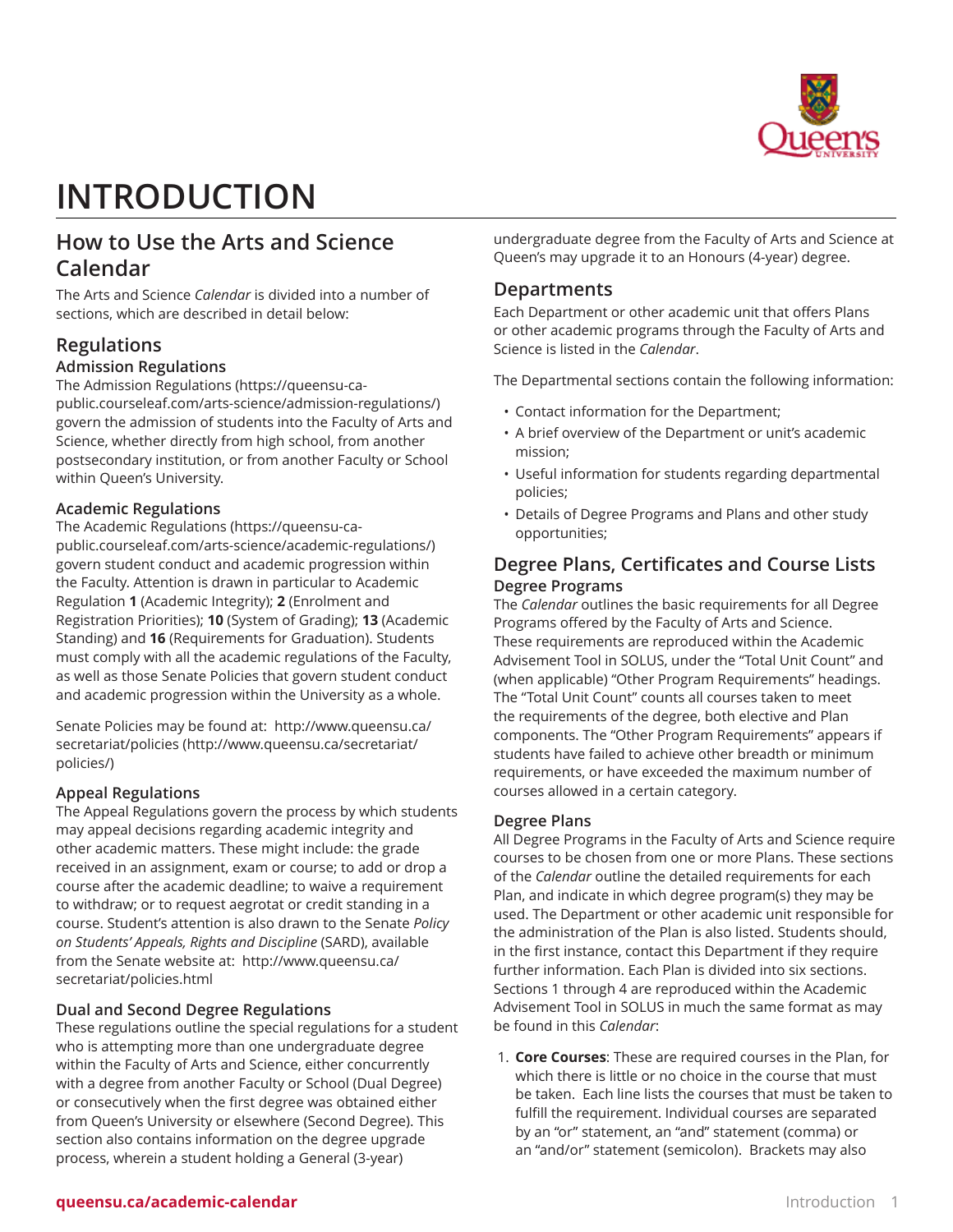

be used in some cases to collect course requirements. Each requirement line is reproduced within the Academic Advisement Tool.

2. **Option Courses:** These are required courses in the Plan, but there is significant choice allowed in the course(s) that may be taken. Again, each requirement line is reproduced within the Academic Advisement Tool. Quite often the list of courses is quite long, so more general notation is used, such as "6.0 units from HIST at the 200 level", which means that any course in History at the 200 level may meet this particular requirement.

#### **Course Lists**

Some Departments allow lists of courses in many different subjects to meet a requirement. Such lists are too long to be written out in full in SOLUS, so appear as a course list in the *Calendar*. For example, GPHY\_Physical is a course list of all the courses that may be used to fulfill the physical geography requirements of a Geography or Environmental Science Plan. The detailed course lists are located following the Degree Plan to which they pertain in the *Calendar* and should be used in conjunction with the Plans section of the *Calendar* and the Academic Advisement Tool in SOLUS.

#### **Option Lists**

In some cases, there are two or more sets of options listed, and there is a choice of fulfilling one of these sets of options to achieve the Plan requirements. This is known as an *option list*. For example, the Economics Major Plan requires a student to complete either a Thesis or Seminar Option. In the Academic Advisement Tool, all the possible option lists appear, and courses fill in on all option lists until all the requirements of one option list are met. Once the requirements of one option list are fulfilled, all the remaining option lists disappear from the report.

- 1. **Supporting Courses:** these are courses from other disciplines that are usually required as prerequisites to upper-year courses within the Plan. Supporting courses are listed in the Academic Advisement Tool again much as they appear in the *Calendar*. Supporting courses may be shared with the core, option, or supporting requirements of any other Arts and Science Plan when students are following Major-Minor or Joint Honours Plan combinations.
- 2. **Additional Requirements:** These are other course requirements that must be met in addition to, and are shared with, the core, option and supporting components of a Plan. Such requirements might include a minimum number of units at a certain year level, a minimum or maximum number of courses allowable from a certain course list, or other breadth requirements. The other requirements section in the Academic Advisement report only appears when students have failed to meet

the requirement in question, or if they have broken a maximum rule. Once the requirement is fulfilled, it disappears from the report.

- 3. **Substitutions:** In a few cases, Plans have option requirements that cannot be programmed automatically into SOLUS. In these cases, alternate choices are listed in the Substitutions portion of the Plan requirements. If a student believes a substitution is warranted in their Plan, they should contact the Department administering that Plan and request a manual exception to be entered.
- 4. **Notes:** This section contains other useful information or academic advice pertaining to a Plan.

#### **Certificates**

Certificates provide students with the opportunity for new expanded credentials that can help students develop both general and specific skills that meet their particular career needs.

## **Course Lists**

Detailed lists of courses that may be used to fulfill the various Plan requirements follow each Degree Plan. These lists should be used in conjunction with the Degree Plans sections of the *Calendar* and the Academic Advisement Tool in SOLUS.

## **Course Descriptions**

This section of the *Calendar* contains details of all courses offered through the Faculty of Arts and Science. These are embedded within the offerings of each academic unit, and may be searched independently.

A course entry may contain the following items:

#### 1. **Course number**

Courses are numbered as follows:

Courses numbered from P01 to P09 are pre-university level courses offered at the discretion of the Department, and are primarily intended for students who do not have Ontario 4U or equivalent standing in the subject. Unless otherwise indicated, these courses are offered for credit as electives in any degree program.

Courses numbered P10 to P99 are intended primarily as electives and normally do not lead to further courses in the subject, unless under special conditions specified by the Department.

Courses numbered 100 to 199 are introductory courses, normally taken in first year. They may be differentiated by method and/or intention, and typically lead to further work. There are also 100 level courses which are intended primarily as electives and do not lead to further work.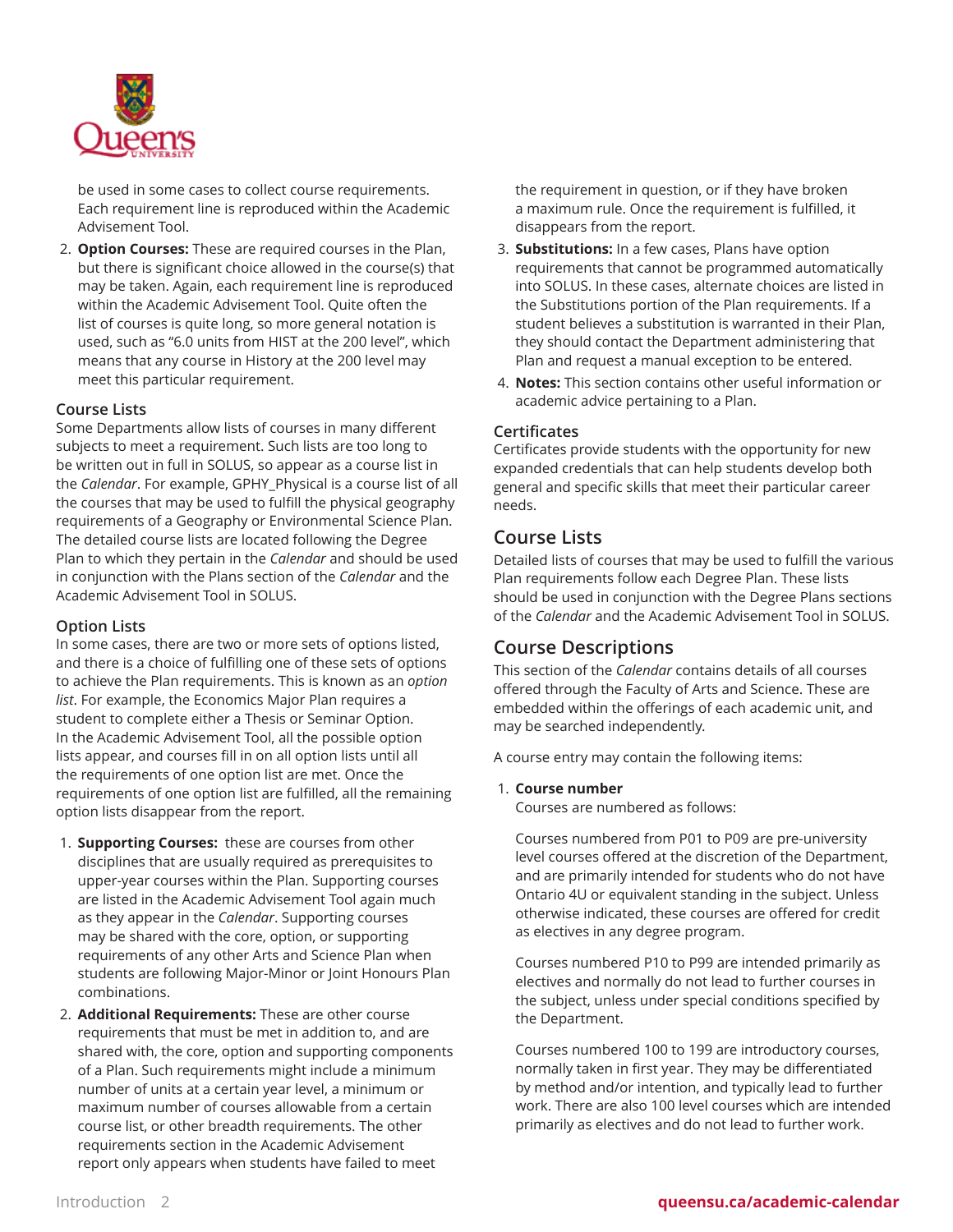

Courses numbered 200 to 299 are normally taken in the second year and usually require a previous course in the subject. They are typically standard second-year courses for all plans.

Courses numbered 300 to 399 are normally taken in the third year and have prerequisites determined by the Departments. They are required in the third year of fouryear programs, but are not necessarily required in threeyear programs.

Courses numbered 400 to 499 are normally taken in fourth year and are primarily intended as senior courses in the four-year programs. However, they are open to all students who meet the prerequisites.

Courses numbered 500 to 590 are reading or undergraduate thesis courses.

Course numbers for independent study include the following: 594/3.0, 3.0-unit course; 595/6.0, 6.0-unit course; 596/12.0, 12.0-unit course; 597/18.0, 18.0-unit course; 598/9.0, 9.0-unit course.

When a course number is changed, the former number for the course will appear under Exclusions or Equivalency following the course description for five years subsequent to the change. Students who take longer than five years to complete a Degree Plan are advised to consult departmental academic advisers to ensure that the courses they select do not duplicate work previously completed.

- 2. **Course Weights**: Course weights follow the course number and are separated by a stroke, for example, HIST 121 The Intellectual Origins of the Contemporary West/6.0 or CISC 121 Introduction to Computing Science I/3.0. Some courses have weights that are percentages or multiples of 3.0, for example, MUSC 363 /1.5 or MICR 499 Research Project in Microbiology and Immunology/9.0 or BIOL 537 Research in Biology/12.0.
- 3. **Course Title**

## 4. **Course Description**

- 5. **Notes:** When present, these indicate if the course is available at the Bader International Study Centre, if it is available through Continuing and Distance Studies, or if there are any fees or special requirements associated with the course.
- 6. **Total Learning Hours that a typical student would spend in various activities associated with the course:** L = Lectures; S=Seminars; Lb = Laboratories; T = Tutorials; G = Group Learning; I = Individual Instruction; aO = Asynchronous Online Activities; O = Online Activities;

sO = Synchronous Online Activities; Oc = Off-campus Activity; Pc = Practicum; P = Private Study

- 7. **Recommended:** When present, these may include recommended high school background or other courses that are recommended prerequisites for the course. However, the student is not obliged to hold these prerequisites in order to enrol in the course.
- 8. **Prerequisite statements:** Many courses have prerequisites, that is previously completed courses or other requirements that must be met before a student may enrol in a course. Students who do not meet these requirements will not be allowed to enrol in the course in SOLUS.
- 9. **Exclusion statements:** Some courses have exclusions, that is a list of one or more other courses whose content overlaps sufficiently that only one of them may be used as credit towards a degree program. Students will not be allowed to enrol in two courses that exclude one another in SOLUS. If a student does complete both courses, only one will be counted towards the degree program. In such a case, the Academic Advisement Report in SOLUS will indicate an exclusion warning.
- 10. **One-way Exclusion statements:** A few courses, particularly language acquisition courses, must be taken in the correct order if credit is to be given for both. A Oneway Exclusion indicates that a student may not enrol in the course if they have already completed one or more of the courses listed in the one-way exclusion statement. Registration will be blocked on SOLUS. However, the student may take the courses in the opposite order, i.e. they may first take the course listed in the oneway exclusion statement followed by the course in question. Courses listed in one-way exclusions, if taken in the correct order, will both be credited towards the requirements of a degree program.

# **Timetable Information**

Not every course listed in this *Calendar* is offered every year. For the most up-to-date information on course offerings, students are advised to view the **2022-2023** course timetable on SOLUS or consult with the appropriate department.

# **Curriculum Changes**

Students should be aware that course offerings and program requirements change from time to time. Departments work in conjunction with the Faculty Curriculum Committee to ensure that changes in the curriculum are made with the least amount of disruption to continuing students.